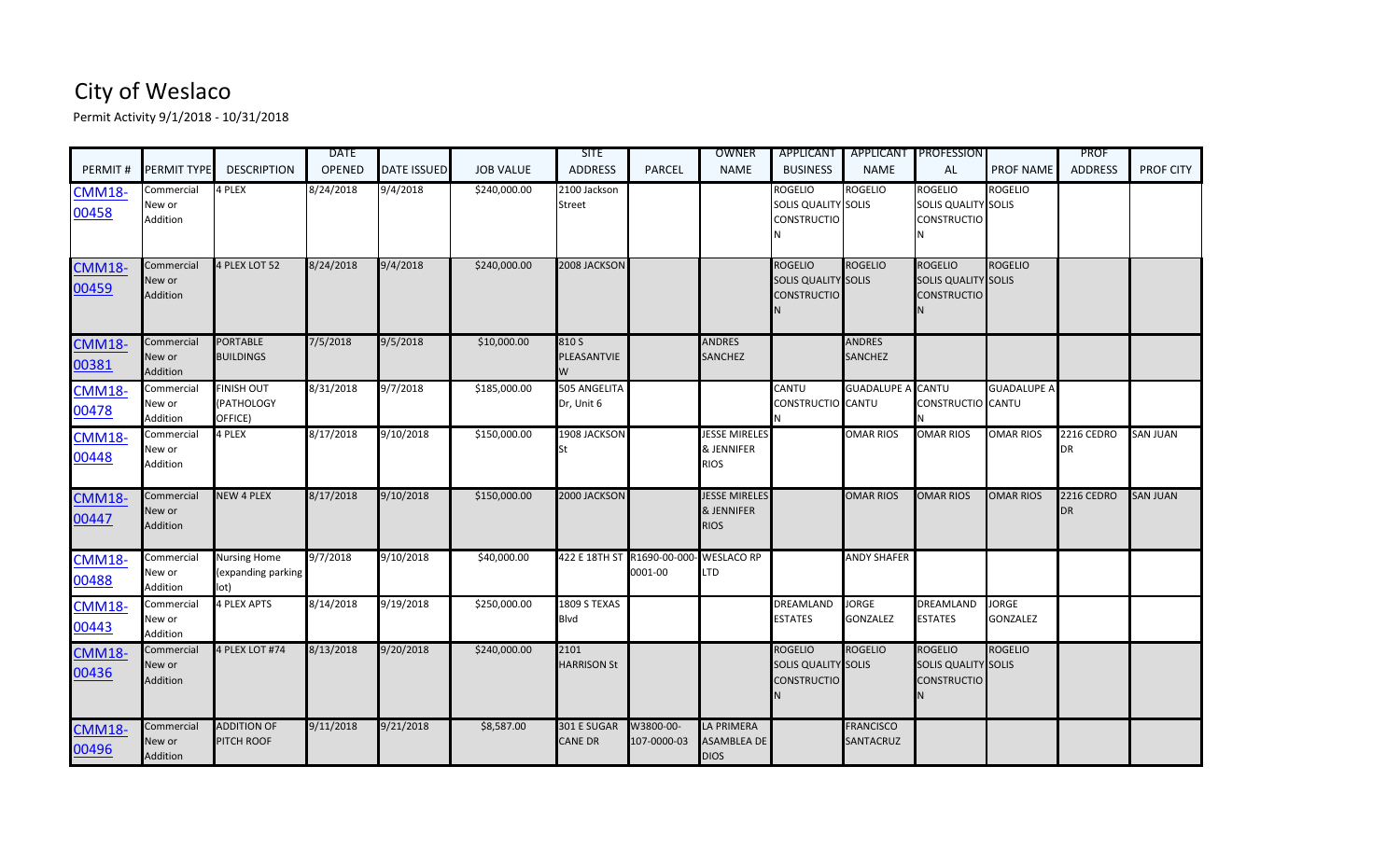| <b>CMM18-</b><br>00444 | Commercial<br>New or<br>Addition | <b>HANGER E28</b>                                                                                                                                               | 8/15/2018 | 9/24/2018 | \$180,000.00 | 1909 N JOE<br><b>STEPHENS</b><br>AVE, Bldg E28 | M4010-00-003 CITY OF<br>0012-00 | <b>WESLACO</b>                        |                                                                    | <b>IRINEO</b><br><b>CAPETILLO</b> |                                                                    |                                   |                            |                |
|------------------------|----------------------------------|-----------------------------------------------------------------------------------------------------------------------------------------------------------------|-----------|-----------|--------------|------------------------------------------------|---------------------------------|---------------------------------------|--------------------------------------------------------------------|-----------------------------------|--------------------------------------------------------------------|-----------------------------------|----------------------------|----------------|
| <b>CMM18-</b><br>00437 | Commercial<br>New or<br>Addition | 4 PLEX LOT #73                                                                                                                                                  | 8/13/2018 | 9/25/2018 | \$240,000.00 | 2009<br><b>HARRISON St</b>                     |                                 |                                       | <b>ROGELIO</b><br><b>SOLIS QUALITY SOLIS</b><br><b>CONSTRUCTIO</b> | <b>ROGELIO</b>                    | <b>ROGELIO</b><br><b>SOLIS QUALITY SOLIS</b><br><b>CONSTRUCTIO</b> | <b>ROGELIO</b>                    |                            |                |
| <b>CMM18-</b><br>00510 | Commercial<br>New or<br>Addition | 4 PLEX                                                                                                                                                          | 9/18/2018 | 9/27/2018 | \$160,000.00 | 1805 JACKSON                                   |                                 | <b>MARTIN</b><br><b>CHAVEZ</b>        | <b>TUSCANY</b><br><b>CUSTOM</b><br><b>HOMES LLC</b>                | <b>JAIME CHAVEZ TUSCANY</b>       | <b>CUSTOM</b><br><b>HOMES LLC</b>                                  | JAIME CHAVEZ 674 W MILE 4 WESLACO | $1/2$ W                    |                |
| <b>CMM18-</b><br>00450 | Commercial<br>New or<br>Addition | NEW APARTMENTS 8/20/2018                                                                                                                                        |           | 9/27/2018 | \$685,000.00 | 416 E 5TH ST<br>Bldg A                         | M5300-00-001 J PENA<br>0041-00  | <b>CONSTRUCTIO</b><br>N LTD           |                                                                    | <b>JOSE PENA</b>                  |                                                                    |                                   |                            |                |
| <b>CMM18-</b><br>00439 | Commercial<br>New or<br>Addition | <b>NEW 4 PLEX</b><br><b>APARTMENTS</b>                                                                                                                          | 8/14/2018 | 9/28/2018 | \$180,000.00 | 1809 JACKSON                                   |                                 | <b>ERICKSON</b>                       | <b>ERICKSON</b><br>CONSTRUCTIO CONSTRUCTIO ERICKSON                | <b>JEFFREY</b>                    | <b>ERICKSON</b><br><b>CONSTRUCTIO ERICKSON</b>                     | <b>JEFFREY</b>                    | 3520 BUDDY<br><b>OWENS</b> | <b>MCALLEN</b> |
| <b>CMM18-</b><br>00440 | Commercial<br>New or<br>Addition | <b>NEW 4 PLEX</b><br><b>APARTMENTS</b>                                                                                                                          | 8/14/2018 | 9/28/2018 | \$180,000.00 | 1901 JACKSON                                   |                                 | <b>ERICKSON</b><br><b>CONSTRUCTIO</b> |                                                                    | <b>JEFFREY</b><br><b>ERICKSON</b> | <b>ERICKSON</b><br><b>CONSTRUCTIO</b> ERICKSON                     | <b>JEFFREY</b>                    | 3520 BUDDY<br><b>OWENS</b> | <b>MCALLEN</b> |
| <b>CMM18-</b><br>00441 | Commercial<br>New or<br>Addition | <b>NEW 4 PLEX</b><br><b>APARTMENTS</b>                                                                                                                          | 8/14/2018 | 9/28/2018 | \$180,000.00 | 1905 JACKSON                                   |                                 | <b>ERICKSON</b>                       | <b>ERICKSON</b><br>CONSTRUCTIO CONSTRUCTIO ERICKSON                | <b>JEFFREY</b>                    | <b>ERICKSON</b><br><b>CONSTRUCTIO</b> ERICKSON                     | <b>JEFFREY</b>                    | 3520 BUDDY<br><b>OWENS</b> | <b>MCALLEN</b> |
| <b>CMM18-</b><br>00442 | Commercial<br>New or<br>Addition | <b>NEW 4 PLEX</b><br><b>APARTMENTS</b>                                                                                                                          | 8/14/2018 | 9/28/2018 | \$180,000.00 | 1909 JACKSON                                   |                                 | <b>ERICKSON</b>                       | <b>ERICKSON</b><br>CONSTRUCTIO CONSTRUCTIO ERICKSON                | <b>JEFFREY</b>                    | <b>ERICKSON</b><br><b>CONSTRUCTIO ERICKSON</b><br>IN.              | <b>JEFFREY</b>                    | 3520 BUDDY<br><b>OWENS</b> | <b>MCALLEN</b> |
| <b>CMM18-</b><br>00528 | Commercial<br>New or<br>Addition | <b>INSTALLATION OF</b><br>(1) 2.0<br><b>MICROWAVE DISH</b><br><b>WITH (1) ODU:</b><br><b>INSTALLATION OF</b><br>(1) PROPOSED CNT<br>OF 400 COAX<br><b>CABLE</b> | 9/27/2018 | 10/2/2018 | \$5,000.00   | 702 W<br><b>RAILROAD</b>                       |                                 | APC TOWERS APC TOWERS                 |                                                                    |                                   |                                                                    |                                   |                            |                |